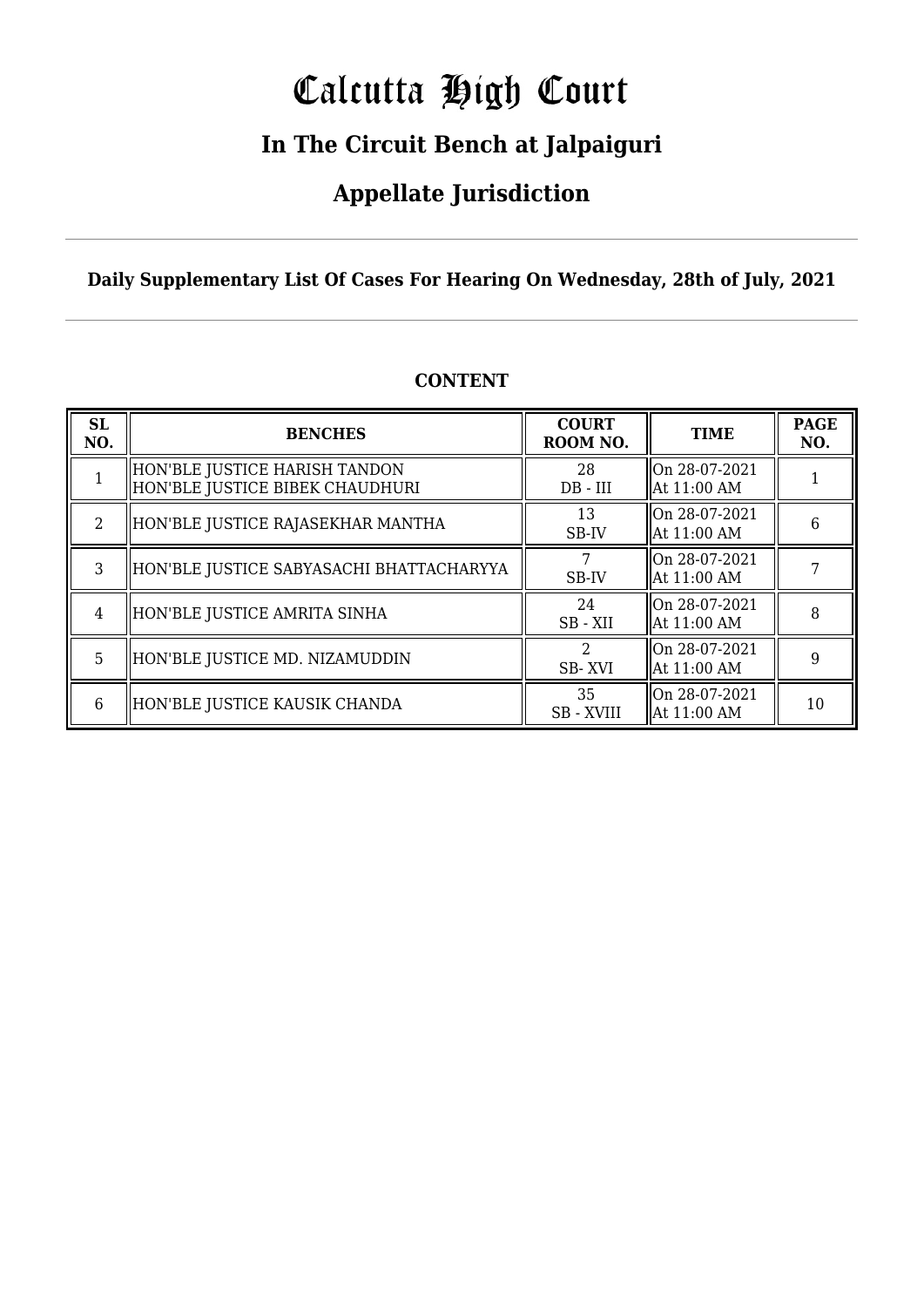

**DAILY CAUSELIST For Wednesday The 28th July 2021**

**COURT NO. 28**

**DIVISION BENCH (DB - III)**

**AT 11:00 AM**

### **HON'BLE JUSTICE HARISH TANDON HON'BLE JUSTICE BIBEK CHAUDHURI (VIA VIDEO CONFERENCE)**

### **FROM PRINCIPAL BENCH**

#### **NOTE : IF THE PETITIONER DOES NOT APPEAR UNDER THE HEADING "FOR ORDER", THE SAME WILL BE DISMISSED**

#### **FOR ORDERS**

|   | CRM/405/2021       | SURABHI JAIN AND ORS<br>VS<br>THE STATE OF WEST<br><b>BENGAL</b> | SIDHI SETHIA          |
|---|--------------------|------------------------------------------------------------------|-----------------------|
|   | IA NO: CRAN/1/2021 |                                                                  |                       |
|   |                    | <b>APPLICATION FOR BAIL</b>                                      |                       |
| 2 | CRM/563/2021       | <b>UJJAL SARKAR</b><br>VS<br>THE STATE OF WEST<br><b>BENGAL</b>  | HILLOL SAHA<br>PODDER |

IA NO: CRAN/1/2021

| 3 | CRM/649/2021 | ANANTA RAY<br>VS<br>THE STATE OF WEST<br>BENGAL          | <b>SANTANU MAJI</b>             |
|---|--------------|----------------------------------------------------------|---------------------------------|
| 4 | CRM/669/2021 | MUKESH KUMAR THAKUR<br>VS<br>STATE OF WEST BENGAL        | DEBORSHI DHAR                   |
| 5 | CRM/673/2021 | BISHAL KUJUR<br>VS<br>THE STATE OF WEST<br><b>BENGAL</b> | JAYDEEP KANTA<br><b>BHOWMIK</b> |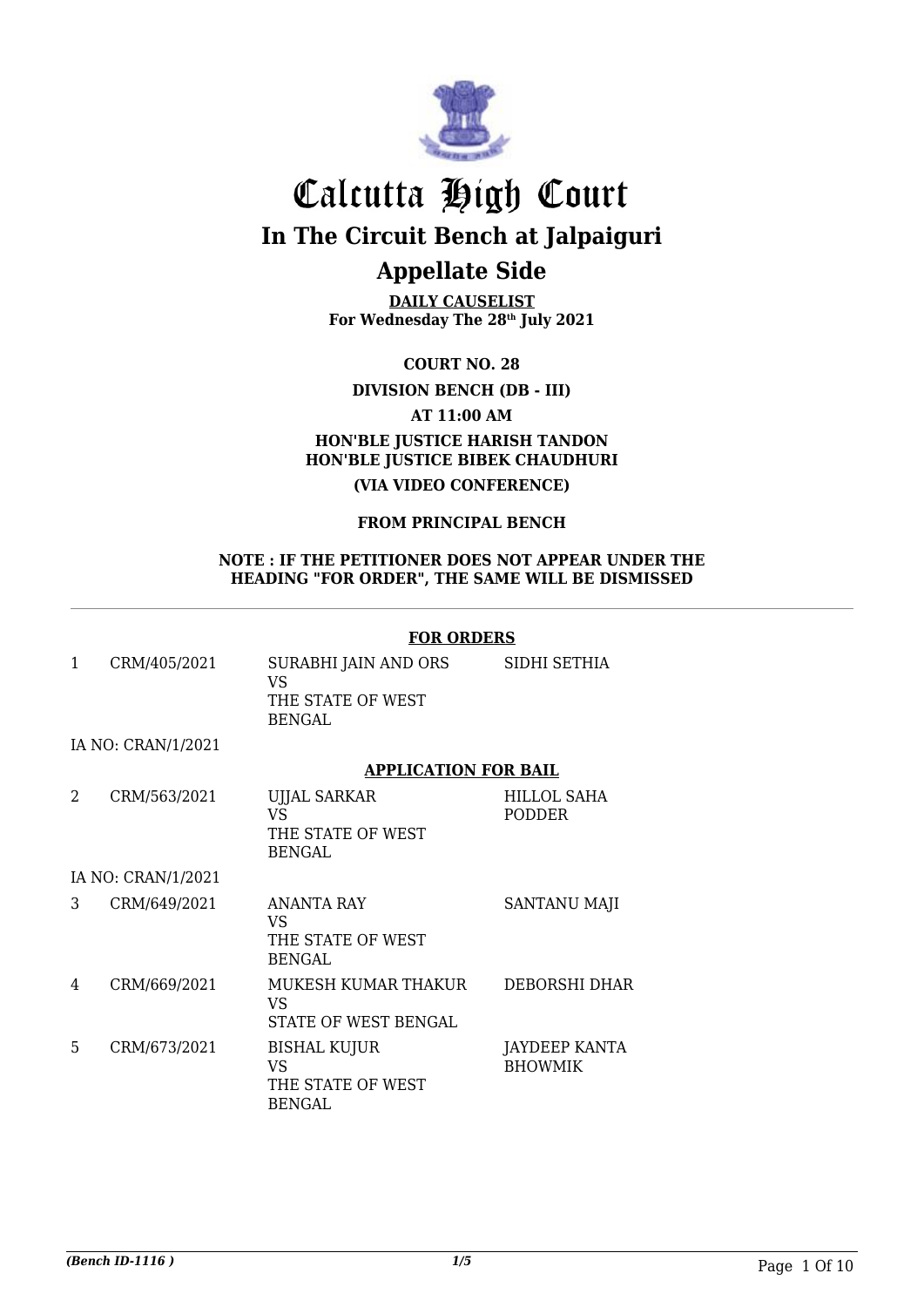| 6  | CRM/684/2021 | MD. NIJAMUDDIN SAYYED<br><b>VS</b><br>THE STATE OF WEST<br><b>BENGAL</b>                | <b>ANIRUDDHA BISWAS</b>             |
|----|--------------|-----------------------------------------------------------------------------------------|-------------------------------------|
| 7  | CRM/690/2021 | <b>LALAN ROY</b><br><b>VS</b><br>State of West Bengal                                   | <b>ABHIJIT GANGULY</b>              |
| 8  | CRM/695/2021 | RABINDAR SINGH AND ANR<br><b>VS</b><br>THE STATE OF WEST<br><b>BENGAL</b>               | SUBHASISH MISRA                     |
| 9  | CRM/696/2021 | NARAYAN MANDAL<br><b>VS</b><br>THE STATE OF WEST<br><b>BENGAL</b>                       | SUBHASISH MISRA                     |
| 10 | CRM/704/2021 | NAIMUL HAQUE @ ALI @<br>NAIMUL ISLAM<br><b>VS</b><br>THE STATE OF WEST<br><b>BENGAL</b> | JAYDEEP KANTA<br><b>BHOWMIK</b>     |
| 11 | CRM/705/2021 | <b>SAHIN MIA</b><br><b>VS</b><br>THE STATE OF WEST<br><b>BENGAL</b>                     | <b>HILLOL SAHA</b><br><b>PODDER</b> |
| 12 | CRM/706/2021 | <b>MOMINUR MIA</b><br><b>VS</b><br>THE STATE OF WEST<br><b>BENGAL</b>                   | <b>HILLOL SAHA</b><br><b>PODDER</b> |
| 13 | CRM/716/2021 | RAJ KUMAR SHA AND ANR<br><b>VS</b><br>THE STATE OF WEST<br><b>BENGAL</b>                | SANTANU MAJI                        |
| 14 | CRM/718/2021 | CHOTTON ROY @<br><b>CHHOTON ROY</b><br><b>VS</b><br>THE STATE OF WEST<br><b>BENGAL</b>  | <b>JEENIA RUDRA</b>                 |
| 15 | CRM/722/2021 | RAJESH MUNDA @ GUTTU<br><b>VS</b><br>THE STATE OF WEST<br><b>BENGAL</b>                 | <b>ARIJIT GHOSH</b>                 |
| 16 | CRM/723/2021 | <b>GOPI BAL</b><br><b>VS</b><br>State of West Bengal                                    | RANJIT SINGH                        |
| 17 | CRM/725/2021 | <b>ANIK</b><br>CHAKRABORTY@BABAI<br><b>VS</b><br>State of West Bengal                   | RATAN CHANDRA<br><b>ROY</b>         |
| 18 | CRM/748/2021 | RANJAN ROY AND ANR<br><b>VS</b><br>State of West Bengal                                 | NASER ALI                           |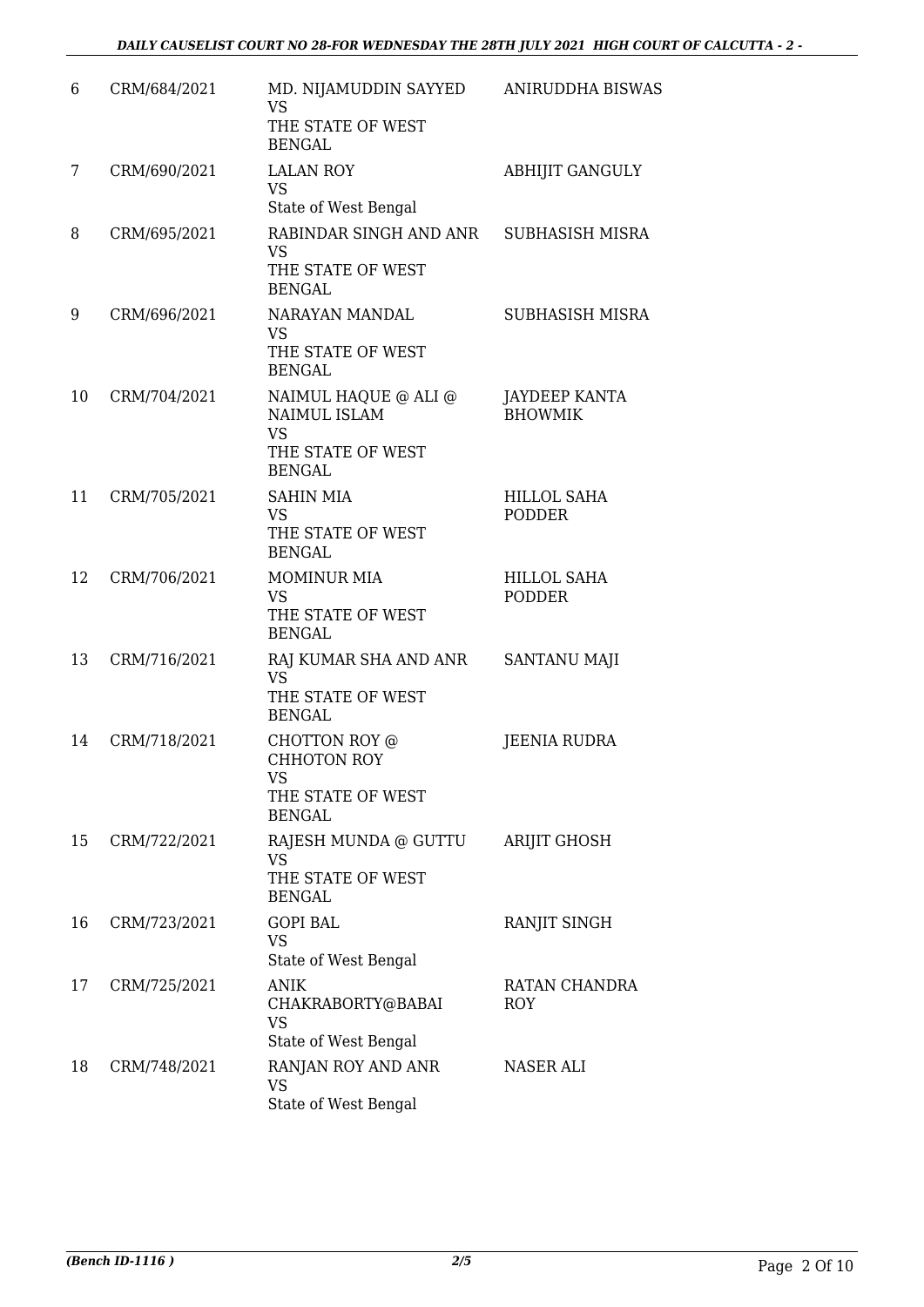| 19 | CRM/749/2021 | <b>SUJAN BARMAN ALIAS</b><br><b>SUJAN ROY BARMAN</b><br><b>VS</b><br>State of West Bengal                               | <b>SABIR ALI</b>                       |
|----|--------------|-------------------------------------------------------------------------------------------------------------------------|----------------------------------------|
| 20 | CRM/760/2021 | <b>BIKASH SAHANI</b><br><b>VS</b>                                                                                       | SHIBAJI KUMAR DAS                      |
|    |              | STATE OF WEST BENGAL                                                                                                    |                                        |
| 21 | CRM/767/2021 | SANJAY KUMAR PAUL @<br>SANJAY PAUL<br><b>VS</b><br>STATE OF WEST BENGAL                                                 | SHIBAJI KUMAR DAS                      |
|    |              | <b>APPLICATION FOR ANTICIPATORY BAIL</b>                                                                                |                                        |
| 22 | CRM/625/2021 | JYOTI DAS AND ORS<br><b>VS</b><br>THE STATE OF WEST<br><b>BENGAL</b>                                                    | <b>JAYDEEP KANTA</b><br><b>BHOWMIK</b> |
| 23 | CRM/639/2021 | <b>DEBU BARMAN</b><br><b>VS</b><br>THE STATE OF WEST<br><b>BENGAL</b>                                                   | JAYDEEP KANTA<br><b>BHOWMIK</b>        |
| 24 | CRM/664/2021 | MD. ANWARUL SHEIKH<br><b>AND ORS</b><br><b>VS</b><br>THE STATE OF WEST<br><b>BENGAL</b>                                 | <b>JAYDEEP KANTA</b><br><b>BHOWMIK</b> |
| 25 | CRM/700/2021 | <b>GOVINDA SARKAR</b> @<br><b>GOVINDA KIRTANIA AND</b><br><b>ORS</b><br><b>VS</b><br>THE STATE OF WEST<br><b>BENGAL</b> | JAYDEEP KANTA<br><b>BHOWMIK</b>        |
| 26 | CRM/708/2021 | <b>BISWAJIT KIRTANIA</b><br>VS<br>THE STATE OF WEST<br><b>BENGAL</b>                                                    | JAYDEEP KANTA<br><b>BHOWMIK</b>        |
| 27 | CRM/709/2021 | SUREN CHANDRA ROY @<br><b>SUREN ROY AND ORS</b><br><b>VS</b><br>THE STATE OF WEST<br><b>BENGAL</b>                      | JAYDEEP KANTA<br><b>BHOWMIK</b>        |
| 28 | CRM/710/2021 | SURANJIT SARKAR<br><b>VS</b><br>State of West Bengal                                                                    | KUSHAL KUMAR<br>MUKHERJEE              |
| 29 | CRM/711/2021 | KIRAN CHANDRA HALDAR<br>@ KIRAN HALDAR<br><b>VS</b><br>State of West Bengal                                             | <b>SHAHAN SHAH</b>                     |
| 30 | CRM/714/2021 | <b>MADHABI DAS</b><br><b>VS</b><br>STATE OF WEST BENGAL                                                                 | JAYANT KUMAR<br><b>SINGH</b>           |
| 31 | CRM/717/2021 | <b>MANIK SEN</b><br><b>VS</b><br>THE STATE OF WEST<br><b>BENGAL</b>                                                     | MADHUSHRI DUTTA                        |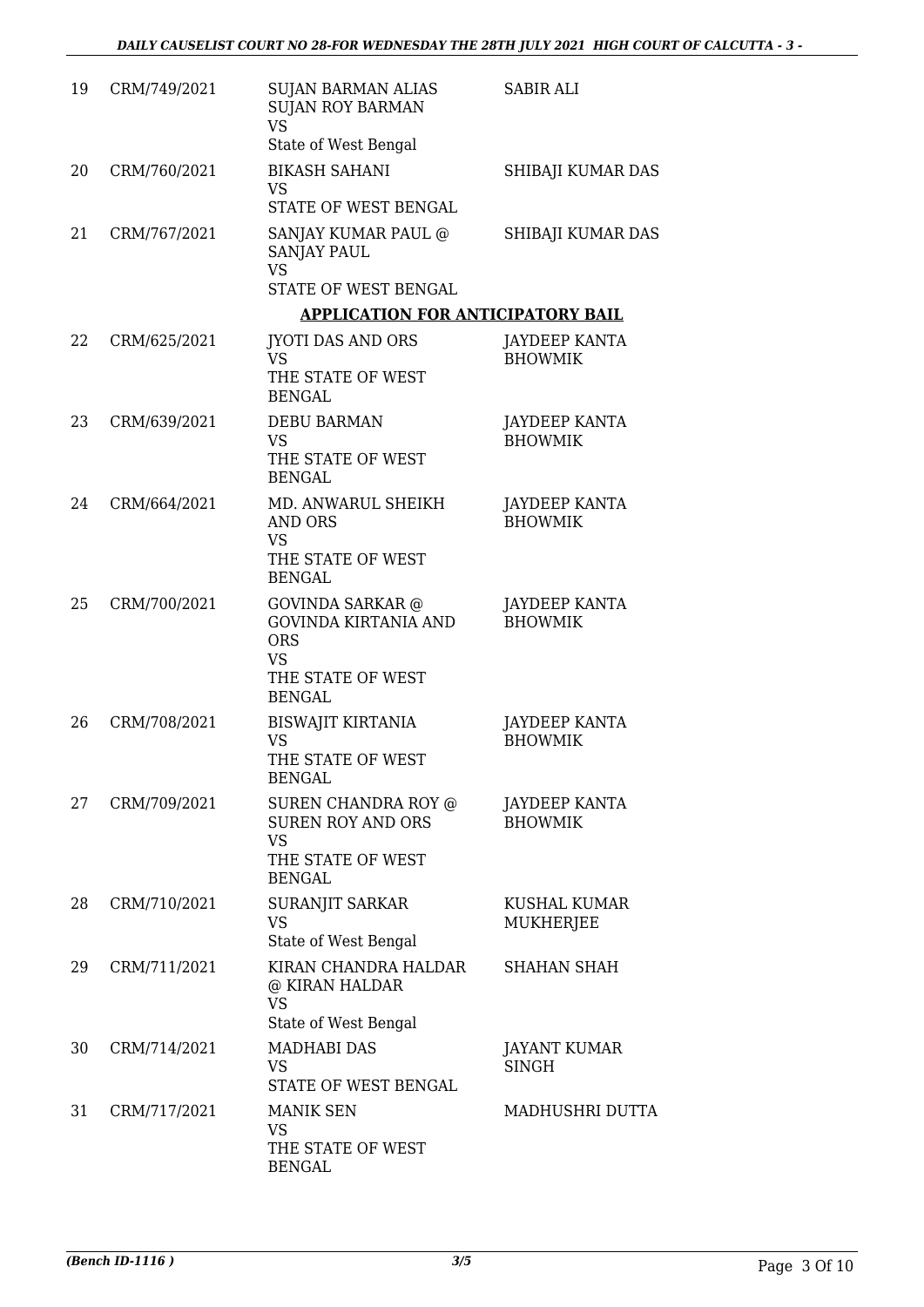| 32 | CRM/724/2021                                    | <b>ARJUN SARKAR</b><br><b>VS</b><br>State of West Bengal                                     | RATAN CHANDRA<br><b>ROY</b>                                              |
|----|-------------------------------------------------|----------------------------------------------------------------------------------------------|--------------------------------------------------------------------------|
| 33 | CRM/726/2021                                    | AKKES ALI@AKKESH SEKH<br><b>AND ORS</b><br><b>VS</b><br>State of West Bengal                 | RATAN CHANDRA<br><b>ROY</b>                                              |
| 34 | CRM/732/2021                                    | FULBAR SEKH@FULBAR ALI<br>AND ORS<br><b>VS</b><br>State of West Bengal                       | RATAN CHANDRA<br><b>ROY</b>                                              |
| 35 | CRM/733/2021                                    | <b>JUGAL SARKAR</b><br><b>VS</b><br>THE STATE OF WEST<br><b>BENGAL</b>                       | <b>JAYDEEP KANTA</b><br><b>BHOWMIK</b>                                   |
| 36 | CRM/747/2021                                    | JAHANGIR MIA @ JAHANGIR<br><b>HOSSAIN</b><br><b>VS</b><br>THE STATE OF WEST<br><b>BENGAL</b> | <b>SUMAN SEHANABIS</b><br>(MANDAL)                                       |
| 37 | CRM/754/2021                                    | <b>AJAY SARKAR</b><br><b>VS</b><br>State of West Bengal                                      | <b>ARINDAM SEN</b>                                                       |
| 38 | CRM/761/2021                                    | ASHIM KIRTANIYA AND<br>ANR<br>VS<br>State of West Bengal                                     | <b>JEENIA RUDRA</b>                                                      |
| 39 | CRM/764/2021                                    | <b>RATUL MALAKAR</b><br><b>VS</b><br>State of West Bengal                                    | <b>SANANDA</b><br><b>BHATTACHARYYA</b>                                   |
| 40 | CRM/776/2021                                    | PINTU BISWAS AND ANR<br><b>VS</b><br>State of West Bengal                                    | <b>SUDHINDRA DAS</b>                                                     |
| 41 | CRM/777/2021                                    | TARAK SAHA<br><b>VS</b><br>State of West Bengal                                              | <b>JEENIA RUDRA</b>                                                      |
|    |                                                 | <b>APPLICATION</b>                                                                           |                                                                          |
| 42 |                                                 | IA NO. CRAN/1/2021 BANI BANERJEE AND ORS<br>Vs<br>THE STATE OF WEST                          | HILLOL SAHA<br>PODDER<br>HILLOL SAHA                                     |
|    | In CRM/292/2021                                 | <b>BENGAL</b>                                                                                | <b>PODDER</b>                                                            |
| 43 | IA NO. CRAN/1/2021 SAHEB ALI<br>In CRM/458/2021 | Vs<br>THE STATE OF WEST<br><b>BENGAL</b>                                                     | <b>SUMAN SEHANABIS</b><br>(MANDAL)<br><b>SUMAN SEHANABIS</b><br>(MANDAL) |
| 44 |                                                 | IA NO. CRAN/1/2021 SOHONLAL AND ANR<br><b>Vs</b><br>THE STATE OF WEST                        | <b>JAYDEEP KANTA</b><br><b>BHOWMIK</b><br><b>JAYDEEP KANTA</b>           |
|    | In CRM/479/2021                                 | <b>BENGAL</b>                                                                                | <b>BHOWMIK</b>                                                           |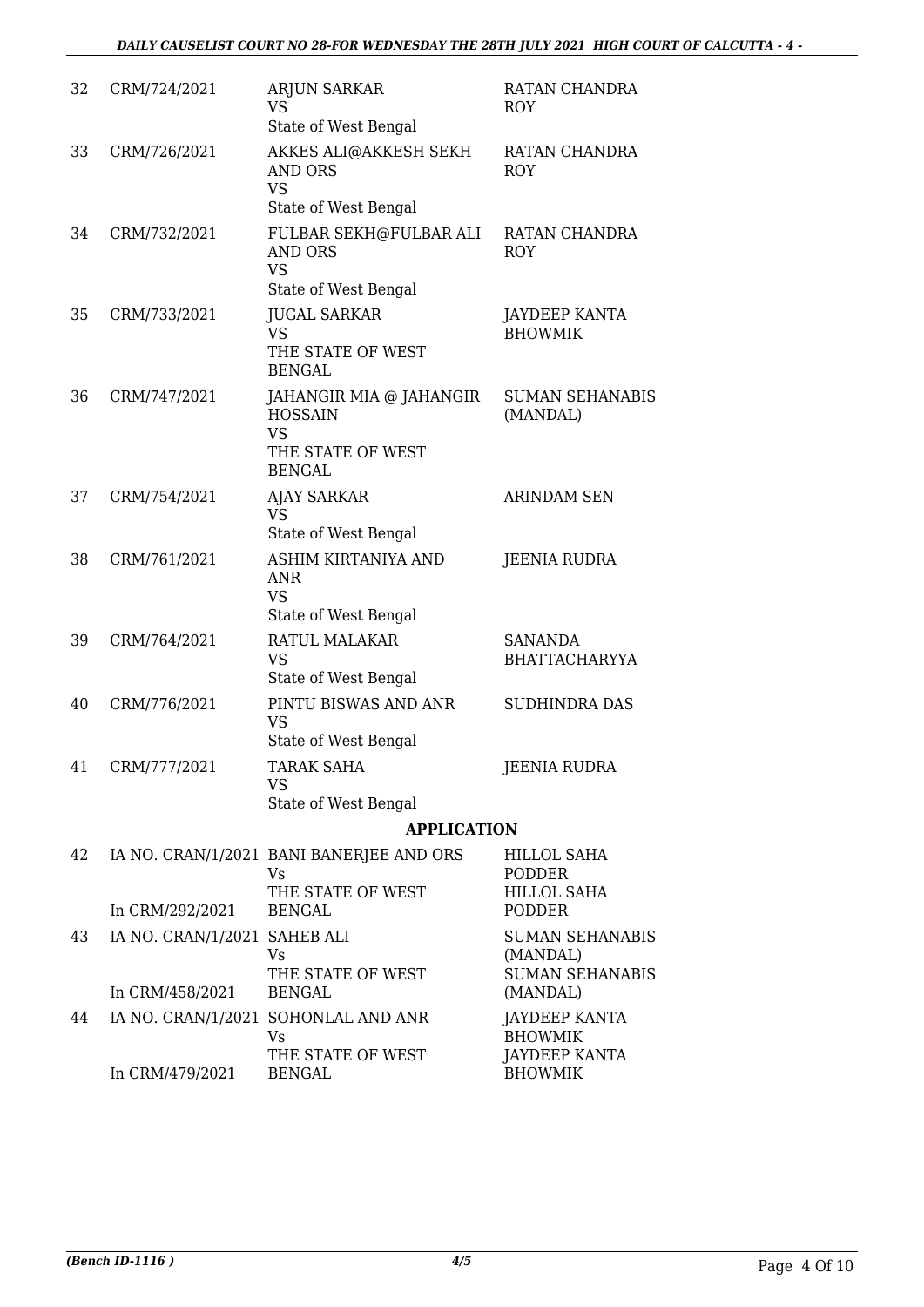| 45 | In CRM/497/2021                                   | IA NO. CRAN/1/2021 RAMESH MANJU BISHNOI@<br>RAMESH MANJU BISHNOY@<br>RAMESH KUMAR BISHNOI<br>Vs | PRITAM ROY<br>PRITAM ROY                |
|----|---------------------------------------------------|-------------------------------------------------------------------------------------------------|-----------------------------------------|
|    |                                                   | THE STATE OF WEST<br><b>BENGAL</b>                                                              |                                         |
| 46 | IA NO. CRAN/1/2021 RUSTOM MIAH<br>In CRM/509/2021 | Vs<br>THE STATE OF WEST<br><b>BENGAL</b>                                                        | ARUSHI RATHORE<br><b>ARUSHI RATHORE</b> |
| 47 |                                                   | IA NO. CRAN/1/2021 RAJU BARMAN @ BABAI<br><b>BARMAN</b><br>Vs                                   | SUBHASISH MISRA<br>SUBHASISH MISRA      |
|    | In CRM/534/2021                                   | THE STATE OF WEST<br><b>BENGAL</b>                                                              |                                         |
| 48 | IA NO. CRAN/2/2021 CHANDAN LASKAR                 | Vs<br>THE STATE OF WEST                                                                         | SUBHASISH MISRA<br>SUBHASISH MISRA      |
|    | In CRM/579/2021                                   | <b>BENGAL</b>                                                                                   |                                         |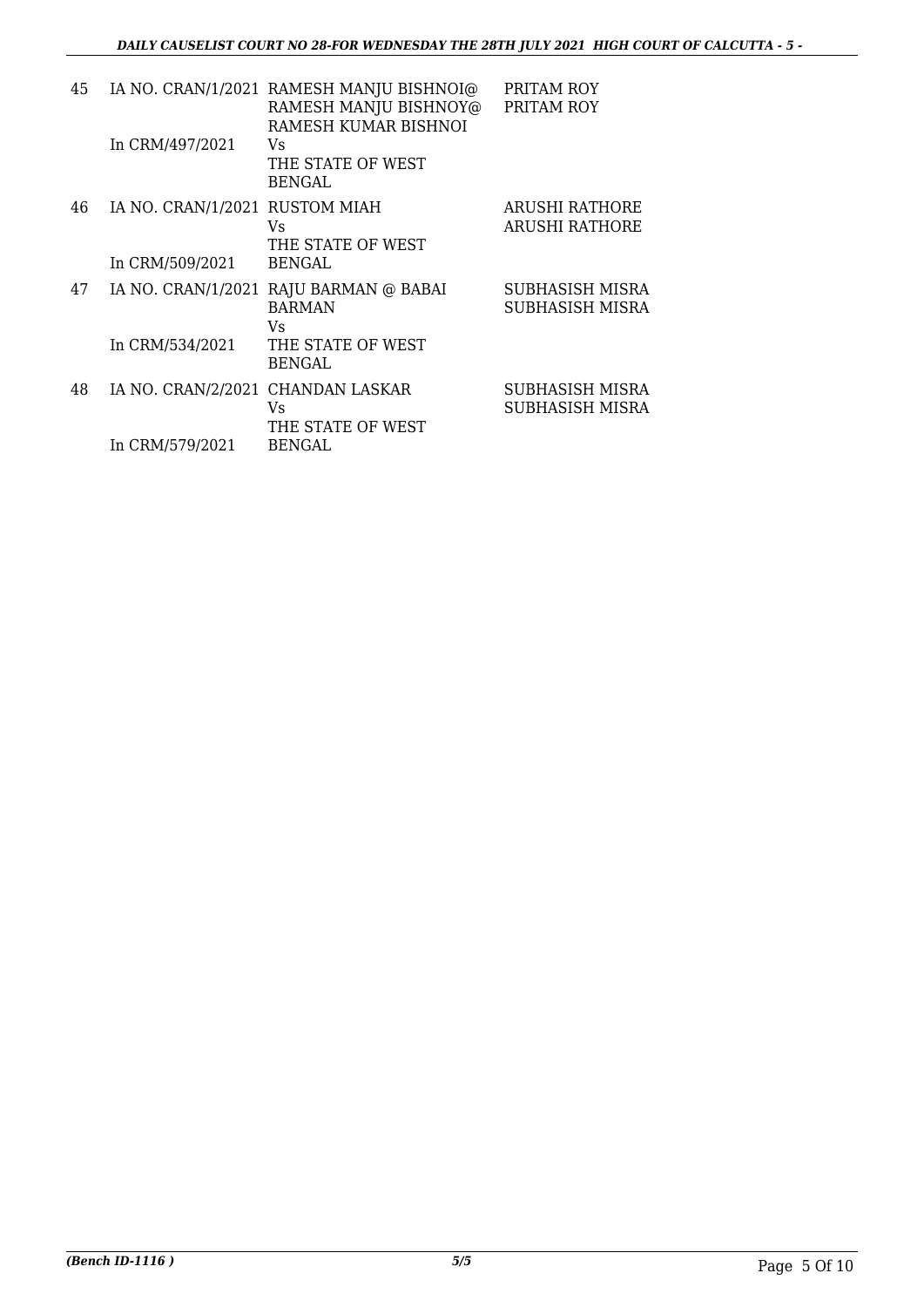

**DAILY CAUSELIST For Wednesday The 28th July 2021**

**COURT NO. 13 SINGLE BENCH (SB-IV) AT 11:00 AM HON'BLE JUSTICE RAJASEKHAR MANTHA (VIA VIDEO CONFERENCE)**

**FROM PRINCIPAL BENCH**

### **MOTION**

1 WPA/1078/2021 KAMLESH SINGH @ KAMALESH SINGH VS THE STATE OF WEST BENGAL AND ANR

ARJUN CHOWDHURY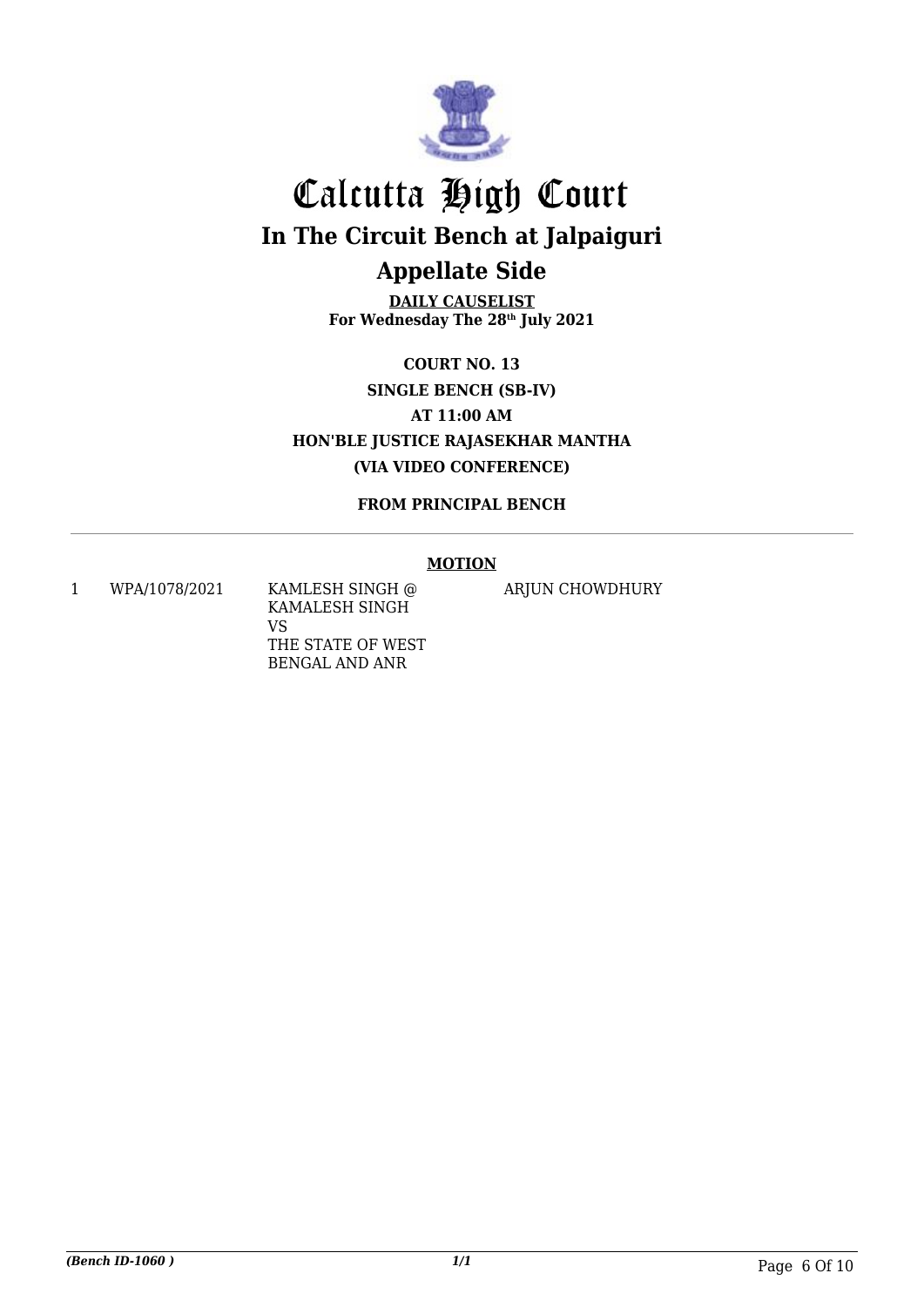

**DAILY CAUSELIST For Wednesday The 28th July 2021**

**COURT NO. 7**

**SINGLE BENCH (SB-IV)**

**AT 11:00 AM**

**HON'BLE JUSTICE SABYASACHI BHATTACHARYYA (VIA VIDEO CONFERENCE)**

### **FROM PRINCIPAL BENCH**

### **CIRCUIT BENCH MATTERS WILL BE TAKEN UP FIRST, THEN CALCUTTA HIGH COURT, APPELLATE SIDE MATTERS WILL BE TAKEN UP**

#### **CIVIL MOTION**

| 1  | CO/64/2021   | <b>MITALI ROY GUHA</b><br>VS.<br>MIHIR GUHA AND ORS                             | DEBORSHI DHAR                        |
|----|--------------|---------------------------------------------------------------------------------|--------------------------------------|
| 2  | CO/65/2021   | KOUSHIK DE SARKAR<br>VS.<br>SURANJANA DE SARKAR                                 | PRANTICK GHOSH                       |
| 3  | CO/66/2021   | M/S MANA ENTERPRISE<br><b>AND ORS</b><br>VS.<br>PUNJAB NATIONAL BANK<br>AND ANR | AJIT KUMAR MISHRA                    |
| 4  | CO/68/2021   | JAGADISH SEN<br>VS.<br><b>FATING BARMAN</b>                                     | SAPTARSHI KUMAR<br>MAL               |
|    |              | <b>WRIT CONTEMPT APPLICATION</b>                                                |                                      |
| 5  | CPAN/6/2020  | SUBHRA SOM<br>VS.<br>DR. SAUMITRA MOHAN                                         | AJAY KUMAR<br><b>SINGHANIA</b>       |
| in | WPA/342/2019 | SUBHRA SOM<br><b>VS</b><br>STATE OF WEST BENGAL<br>AND ORS.                     | <b>AJOY KUMAR</b><br><b>SINHANIA</b> |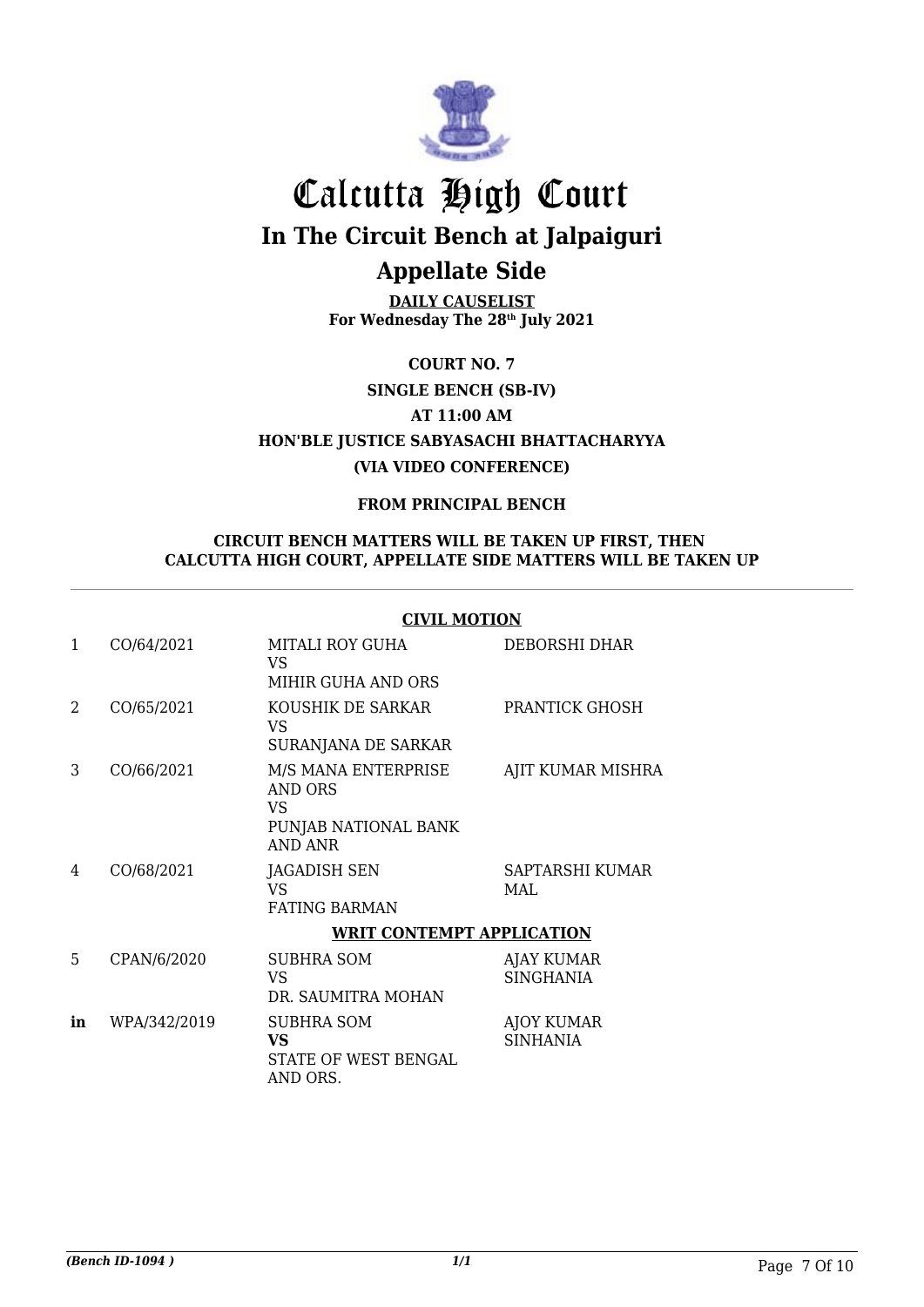

**DAILY CAUSELIST For Wednesday The 28th July 2021**

**COURT NO. 24 SINGLE BENCH (SB - XII) AT 11:00 AM HON'BLE JUSTICE AMRITA SINHA (VIA VIDEO CONFERENCE)**

**FROM PRINCIPAL BENCH**

#### **MOTION**

1 WPA/603/2021 ALIPURDUAR B.Ed. VS

TRAINING COLLEGE THE STATE OF WEST BENGAL AND ORS

SANDIP KUMAR SINGH

IA NO: CAN/1/2021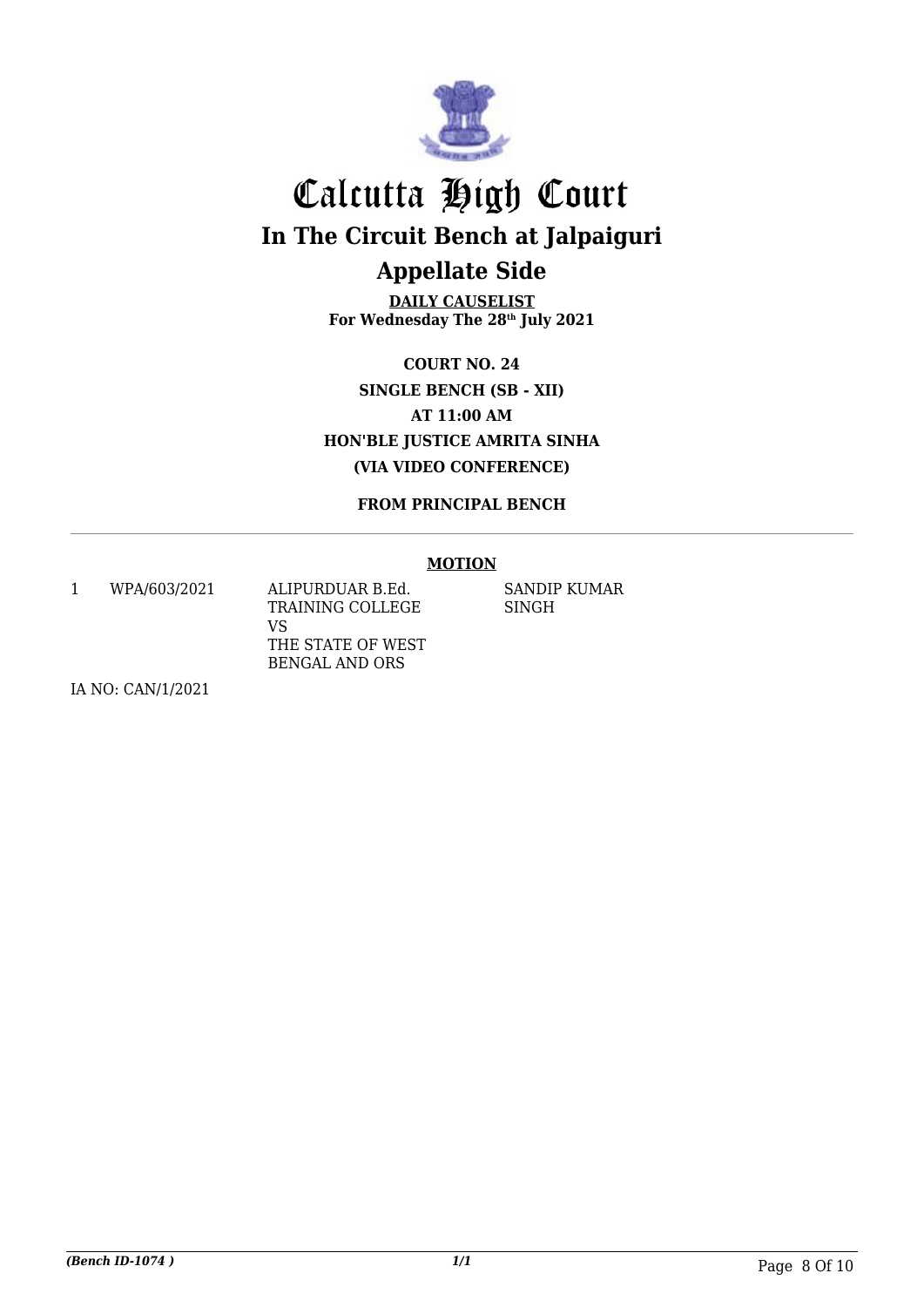

**DAILY CAUSELIST For Wednesday The 28th July 2021**

**COURT NO. 2 SINGLE BENCH (SB- XVI) AT 11:00 AM HON'BLE JUSTICE MD. NIZAMUDDIN (VIA VIDEO CONFERENCE)**

**FROM PRINCIPAL BENCH**

#### **MOTION**

ABHIJIT DAS

1 WPA/1110/2021 SWATI KANDOI

VS ASSISTANT COMMISSIONER OF REVENUE, BUREAU OF INVESTIGATION (NORTH BENGAL),ALIPURDUAR ZONE AND ORS